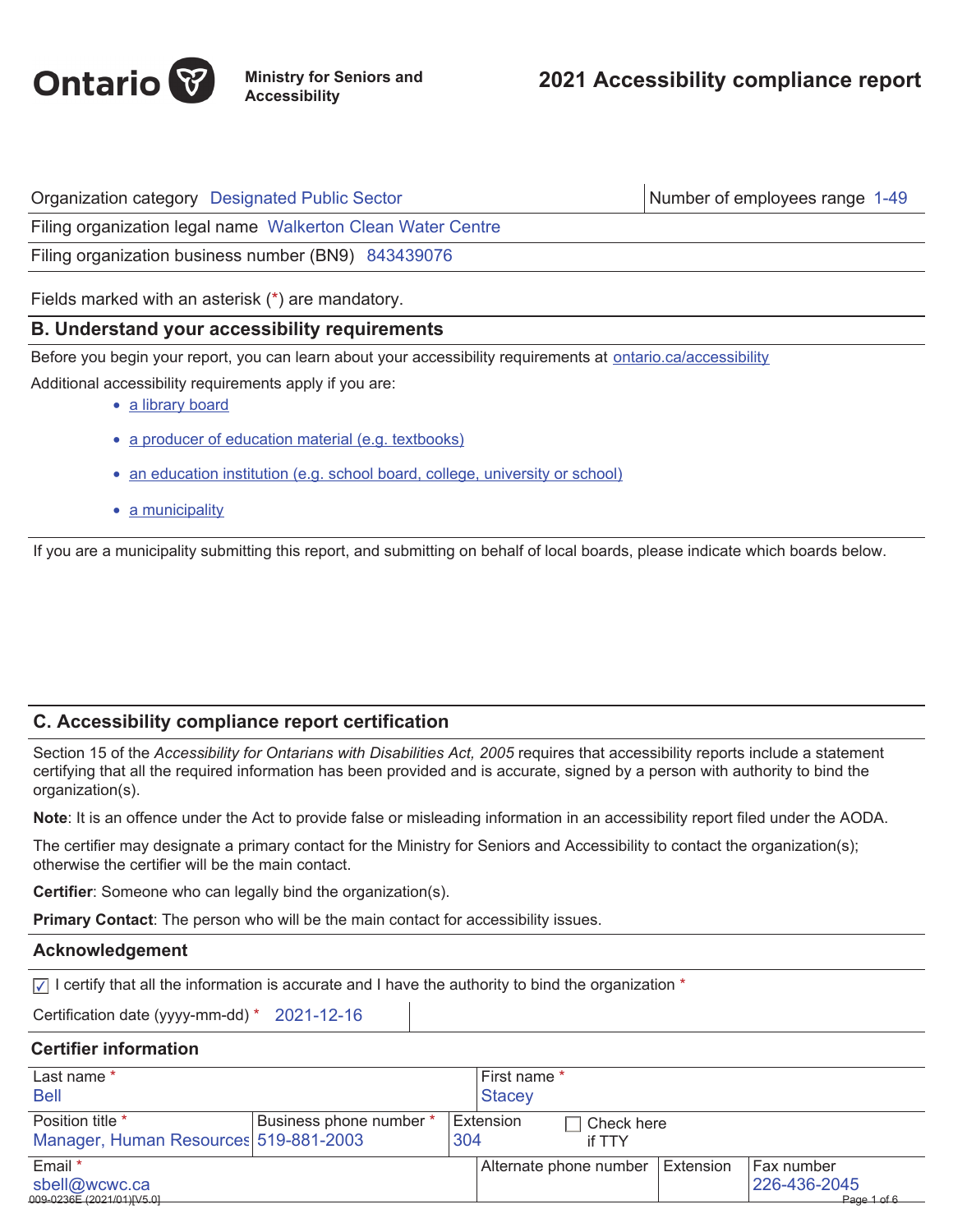# **Primary contact for the organization(s)**

| $\sqrt{\phantom{a}}$ Check if the primary contact is same as the certifier |                         |                        |           |                        |           |                            |  |
|----------------------------------------------------------------------------|-------------------------|------------------------|-----------|------------------------|-----------|----------------------------|--|
| Last name *<br><b>Bell</b>                                                 |                         | First name *<br>Stacey |           |                        |           |                            |  |
| Position title *<br>Manager, Human Resources 519-881-2003                  | Business phone number * | 304                    | Extension | Check here<br>if TTY   |           |                            |  |
| Email *<br>sbell@wcwc.ca                                                   |                         |                        |           | Alternate phone number | Extension | Fax number<br>226-436-2045 |  |

# **D. Accessibility compliance report questions**

#### **Instructions**

Please answer each of the following compliance questions. Use the Comments box if you wish to comment on any response.

If you need help with a specific question, click the help links which will open in a new browser window. Use the link on the left to view the relevant AODA regulations and the link on the right to view relevant accessibility information resources.

| <b>Municipal Accessibility Advisory Committees</b>                                                                                                                                                                    |                                                     |               |               |  |
|-----------------------------------------------------------------------------------------------------------------------------------------------------------------------------------------------------------------------|-----------------------------------------------------|---------------|---------------|--|
| 1. Is your organization a municipality with a population of 10,000 or more? *<br>(If Yes, you will be required to answer additional questions.)                                                                       |                                                     |               | $\odot$ No    |  |
| Read Accessibility for Ontarians with Disabilities Act, 2005, S.O.<br>2005, c. 11, s. 29: Municipal Accessibility Advisory Committees                                                                                 | Learn more about your requirements for question 1   |               |               |  |
| 1.a. Has your organization established an accessibility advisory committee as<br>outlined in section 29 of the AODA? *<br>(If Yes, you will be required to answer additional questions.)                              |                                                     | Yes           | $\bigcirc$ No |  |
| Read Accessibility for Ontarians with Disabilities Act, 2005, S.O.<br>2005, c. 11, s. 29: Municipal Accessibility Advisory Committees                                                                                 | Learn more about your requirements for question 1.a |               |               |  |
| Comments for<br>question 1.a                                                                                                                                                                                          |                                                     |               |               |  |
| 2. Are the majority of the members of the committee persons with disabilities? *                                                                                                                                      |                                                     | $\bigcap$ Yes | $\bigcap$ No  |  |
| Read Accessibility for Ontarians with Disabilities Act, 2005, S.O.<br>2005, c. 11, s. 29 (3): Municipal Accessibility Advisory Committees                                                                             | Learn more about your requirements for question 2   |               |               |  |
| Comments for<br>question 2                                                                                                                                                                                            |                                                     |               |               |  |
| 3. Has the committee provided advice to council about site plans and drawings<br>(as described in S.41 of the Planning Act) as well as advice on the<br>requirements and implementation of accessibility standards? * |                                                     | Yes           | $\bigcirc$ No |  |
| Read Accessibility for Ontarians with Disabilities Act, 2005, S.O.<br>2005, c. 11, s. 29 (4): Municipal Accessibility Advisory Committees                                                                             | Learn more about your requirements for question 3   |               |               |  |
| Comments for<br>question 3                                                                                                                                                                                            |                                                     |               |               |  |
| <b>Foundational requirements</b>                                                                                                                                                                                      |                                                     |               |               |  |
| 4. Does your organization have written accessibility policies that include a statement of<br>commitment? *                                                                                                            |                                                     | ⊙ Yes         | $\bigcirc$ No |  |
| Read O.Reg. 191/11 s. 3: Establishment of accessibility policies                                                                                                                                                      | Learn more about your requirements for question 4   |               |               |  |
| Comments for<br>question 4                                                                                                                                                                                            |                                                     |               |               |  |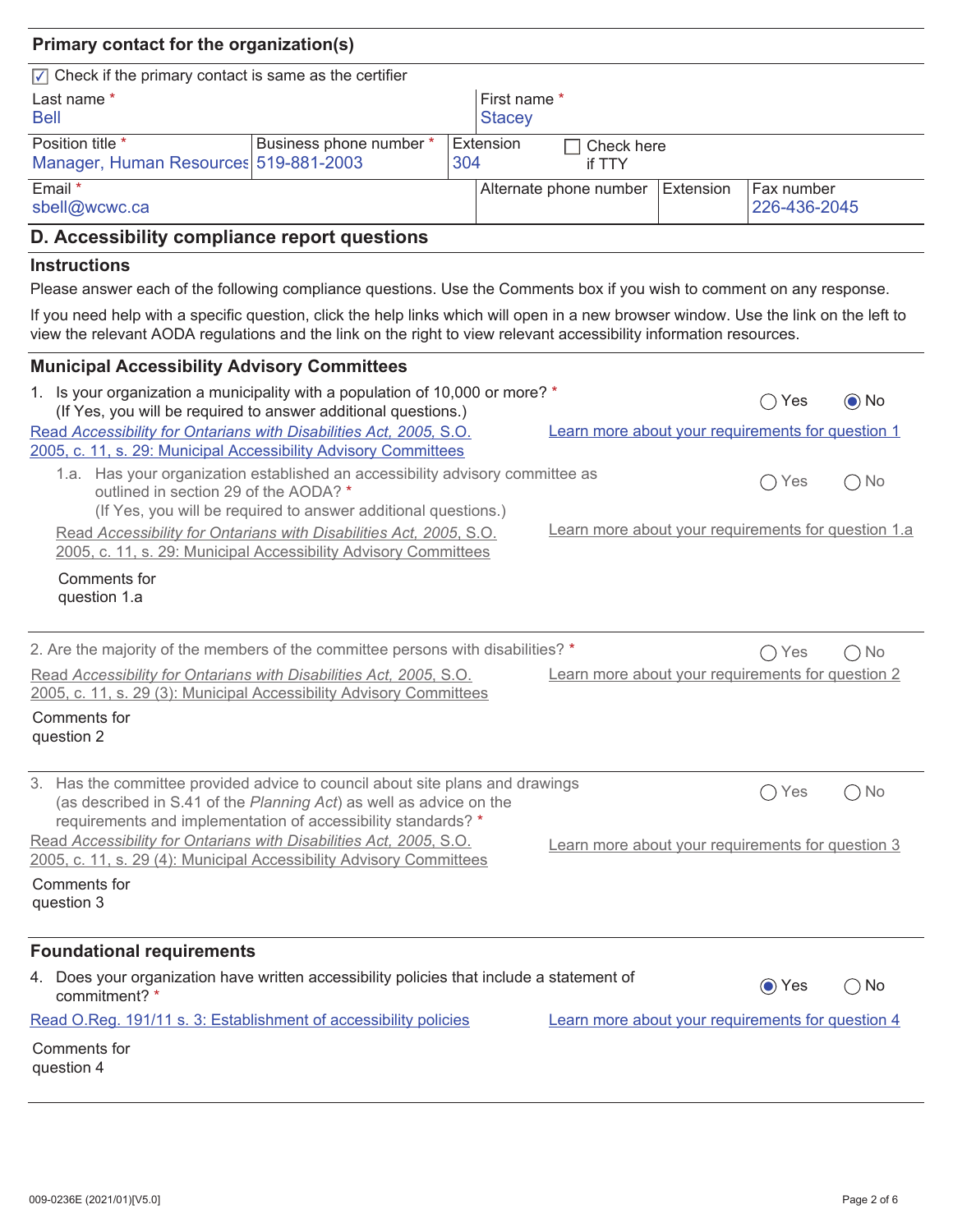| 5. Does your organization have a document or documents of your accessibility policies publicly<br>available and, on request, provide them in an accessible format? *                                                                                                                                                                                                                                                                                                   |                                                    |       | $\bigcirc$ No |
|------------------------------------------------------------------------------------------------------------------------------------------------------------------------------------------------------------------------------------------------------------------------------------------------------------------------------------------------------------------------------------------------------------------------------------------------------------------------|----------------------------------------------------|-------|---------------|
| Read O. Reg. 191/11 s. 3 (3): Establishment of accessibility policies                                                                                                                                                                                                                                                                                                                                                                                                  | Learn more about your requirements for question 5  |       |               |
| Comments for<br>question 5                                                                                                                                                                                                                                                                                                                                                                                                                                             |                                                    |       |               |
| 6. Has your organization established, implemented, maintained and posted a multi-year<br>accessibility plan on your organization's website? *                                                                                                                                                                                                                                                                                                                          |                                                    | ⊙ Yes | $\bigcirc$ No |
| Read O. Reg. 191/11 s. 4: Accessibility plans                                                                                                                                                                                                                                                                                                                                                                                                                          | Learn more about your requirements for question 6  |       |               |
| Comments for<br>question 6                                                                                                                                                                                                                                                                                                                                                                                                                                             |                                                    |       |               |
| 7. Has your organization completed a review of its progress implementing the strategy outlined<br>in its accessibility plan and documented the results in an annual status report posted on the<br>organization's website? *                                                                                                                                                                                                                                           |                                                    | ⊙ Yes | $\bigcirc$ No |
| Read O. Reg. 191/11 s. 4 (1), 4(3): Accessibility plans                                                                                                                                                                                                                                                                                                                                                                                                                | Learn more about your requirements for question 7  |       |               |
| Comments for<br>question 7                                                                                                                                                                                                                                                                                                                                                                                                                                             |                                                    |       |               |
| 8. Did your organization consult with people with disabilities when establishing, reviewing and<br>updating its multi-year accessibility plan? *                                                                                                                                                                                                                                                                                                                       |                                                    | ⊙ Yes | $\bigcirc$ No |
| Read O. Reg. 191/11 s. 4 (2): Accessibility plans                                                                                                                                                                                                                                                                                                                                                                                                                      | Learn more about your requirements for question 8  |       |               |
| Comments for<br>question 8                                                                                                                                                                                                                                                                                                                                                                                                                                             |                                                    |       |               |
| 9. Does your organization provide the appropriate training on the Integrated Accessibility<br>Standards Regulation and the Human Rights Code as it pertains to persons with<br>disabilities? *                                                                                                                                                                                                                                                                         |                                                    | ⊙ Yes | $\bigcirc$ No |
| Read O. Reg. 191/11 s. 7: Training                                                                                                                                                                                                                                                                                                                                                                                                                                     | Learn more about your requirements for question 9  |       |               |
| Comments for<br>question 9                                                                                                                                                                                                                                                                                                                                                                                                                                             |                                                    |       |               |
| 10. Were all persons that require training trained as soon as practicable? Under Section 7(1) of<br>the Integrated Accessibility Standards Regulation, the following persons require training: (a)<br>all persons who are an employee of, or a volunteer with, the organization; (b) all persons<br>who participate in developing the organization's policies; and (c) all other persons who<br>provide goods, services or facilities on behalf of the organization. * |                                                    | ⊙ Yes | $\bigcirc$ No |
| Read O. Reg. 191/11 s. 7 (3): Training                                                                                                                                                                                                                                                                                                                                                                                                                                 | Learn more about your requirements for question 10 |       |               |
| Comments for<br>question 10                                                                                                                                                                                                                                                                                                                                                                                                                                            |                                                    |       |               |
| 11. Does your organization provide training in respect of any changes to your accessibility<br>policies on an ongoing basis? *                                                                                                                                                                                                                                                                                                                                         |                                                    | ⊙ Yes | $\bigcirc$ No |
| Read O. Reg. 191/11 s. 7 (4): Training                                                                                                                                                                                                                                                                                                                                                                                                                                 | Learn more about your requirements for question 11 |       |               |
| Comments for<br>question 11                                                                                                                                                                                                                                                                                                                                                                                                                                            |                                                    |       |               |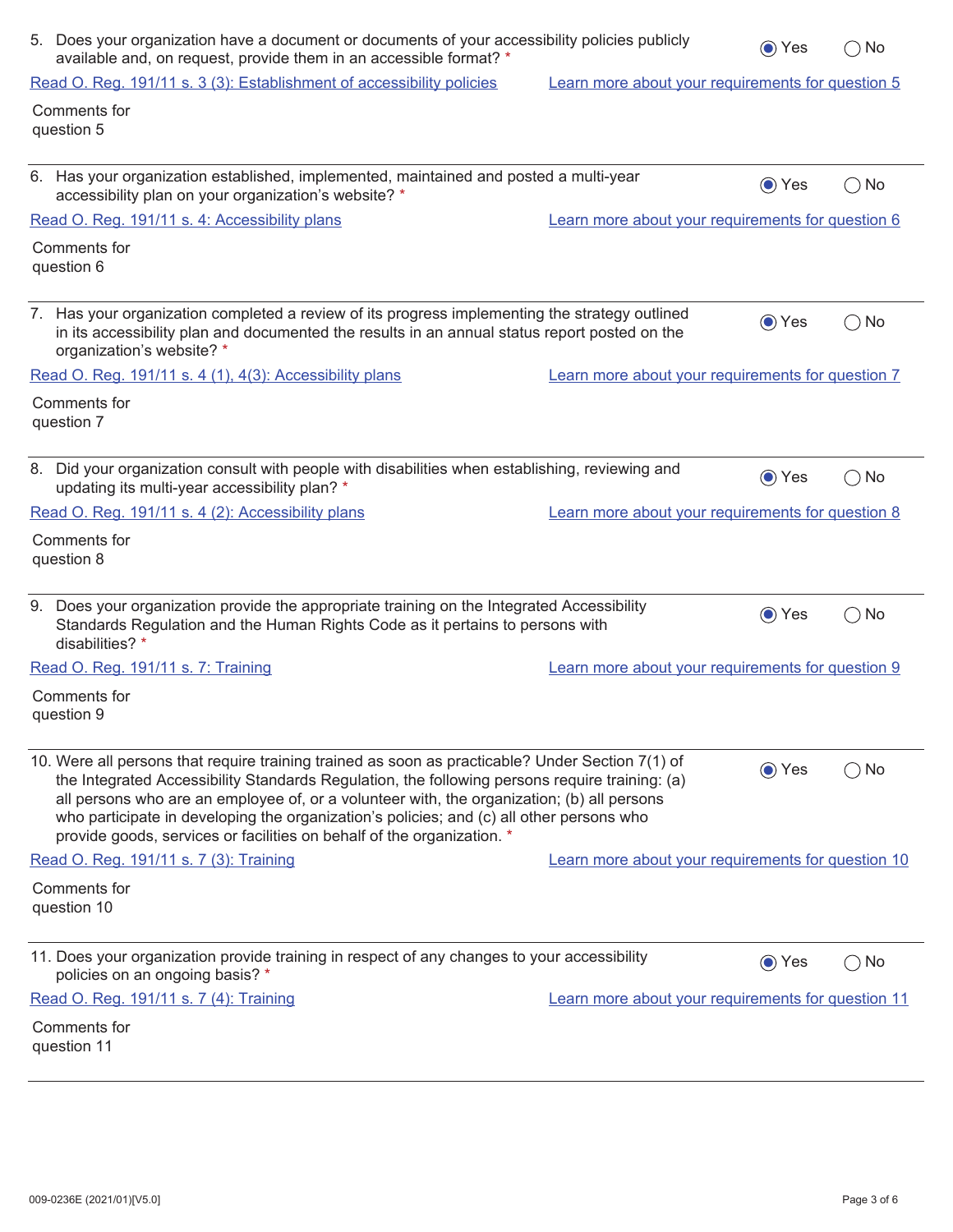| 12. Does your organization keep a record of the training provided, including the dates on which | $\bigcirc$ Yes $\bigcirc$ No |  |
|-------------------------------------------------------------------------------------------------|------------------------------|--|
| the training is provided and the number of individuals to whom it is provided? *                |                              |  |

13. Does your organization ensure that its public feedback processes are accessible to

Note: "public" can include customers, clients, third parties, or businesses. \*

persons with disabilities by providing or arranging accessible formats or communication supports, upon request, and do you notify the public of this accessible feedback policy?

Comments for question 12

| Comments for<br>question 13                                             |                                                                                                                                                                                                                                                                                                                                                                                                                    |     |            |
|-------------------------------------------------------------------------|--------------------------------------------------------------------------------------------------------------------------------------------------------------------------------------------------------------------------------------------------------------------------------------------------------------------------------------------------------------------------------------------------------------------|-----|------------|
|                                                                         | Information and communications                                                                                                                                                                                                                                                                                                                                                                                     |     |            |
|                                                                         | 14. As of January 1, 2021, do all your organization's internet websites conform to World Wide<br>Web Consortium Web Content Accessibility Guidelines 2.0 Level AA (except for live captions<br>and pre-recorded audio descriptions)? Please indicate in the comment box provided the<br>complete names and addresses of your publicly available web content, including websites,<br>social media pages, and apps * | Yes | $\odot$ No |
|                                                                         | Read O. Reg. 191/11 s. 14 (4): Accessible websites and web content<br>Learn more about your requirements for question 14                                                                                                                                                                                                                                                                                           |     |            |
| Publicly<br>available web<br>content and<br>comments for<br>question 14 | Walkerton Clean Water Centre - Website - https://wcwc.ca/; Facebook - https://<br>www.facebook.com/wcwcentre; LinkedIn - https://www.linkedin.com/company/walkerton-clean-<br>water-centre/mycompany/; YouTube - https://www.youtube.com/channel/<br>UCBaYqyoKkW8taezTpifzKTQ<br>Drinking Water Training for First Nations Communities - https://www.facebook.com/<br><b>FirstNationsDrinkingWaterTraining</b>     |     |            |

Read O. Reg. 191/11 s. 11: Feedback Learn more about your requirements for question 13

Comments - We completed a third-party web accessibility audit and of the issues found, more than 90% have been resolved. Outstanding issues involve a slideshow and some header tags and our main course selection portal which is a third-party product that we have no control over. It has also been determined that some key functions for e-learning/course registration (outside of AODA requirements) are outdated and in need of updating. As we are a non-profit Government Agency, the decision has been made, in the interest of cost-effectiveness for the taxpayer, to give a complete overhaul to the WCWC website in 2022 and during that update, all outstanding AODA compliance issues will be addressed in full. This will ensure permanent adherence to AODA requirements.

## **Employment**

question 16

| 15. Does your organization notify successful applicants of its policies for accommodating<br>employees with disabilities during offers of employment? *                       |                                                    | $\odot$ Yes | $( )$ No |
|-------------------------------------------------------------------------------------------------------------------------------------------------------------------------------|----------------------------------------------------|-------------|----------|
| Read O. Reg. 191/11 s. 24: Notice to successful applicants                                                                                                                    | Learn more about your requirements for question 15 |             |          |
| Comments for<br>question 15                                                                                                                                                   |                                                    |             |          |
| 16. Does your organization develop and have in place a written process for the development of<br>documented individual accommodation plans for employees with disabilities? * |                                                    | $\odot$ Yes | $()$ No  |
| Read O. Reg. 191/11 s. 28: Documented individual<br>accommodation plans                                                                                                       | Learn more about your requirements for question 16 |             |          |
| Comments for                                                                                                                                                                  |                                                    |             |          |

 $\bigcirc$  Yes  $\bigcirc$  No

Read O. Reg. 191/11 s. 7 (5): Training The Contract Contract Cearn more about your requirements for question 12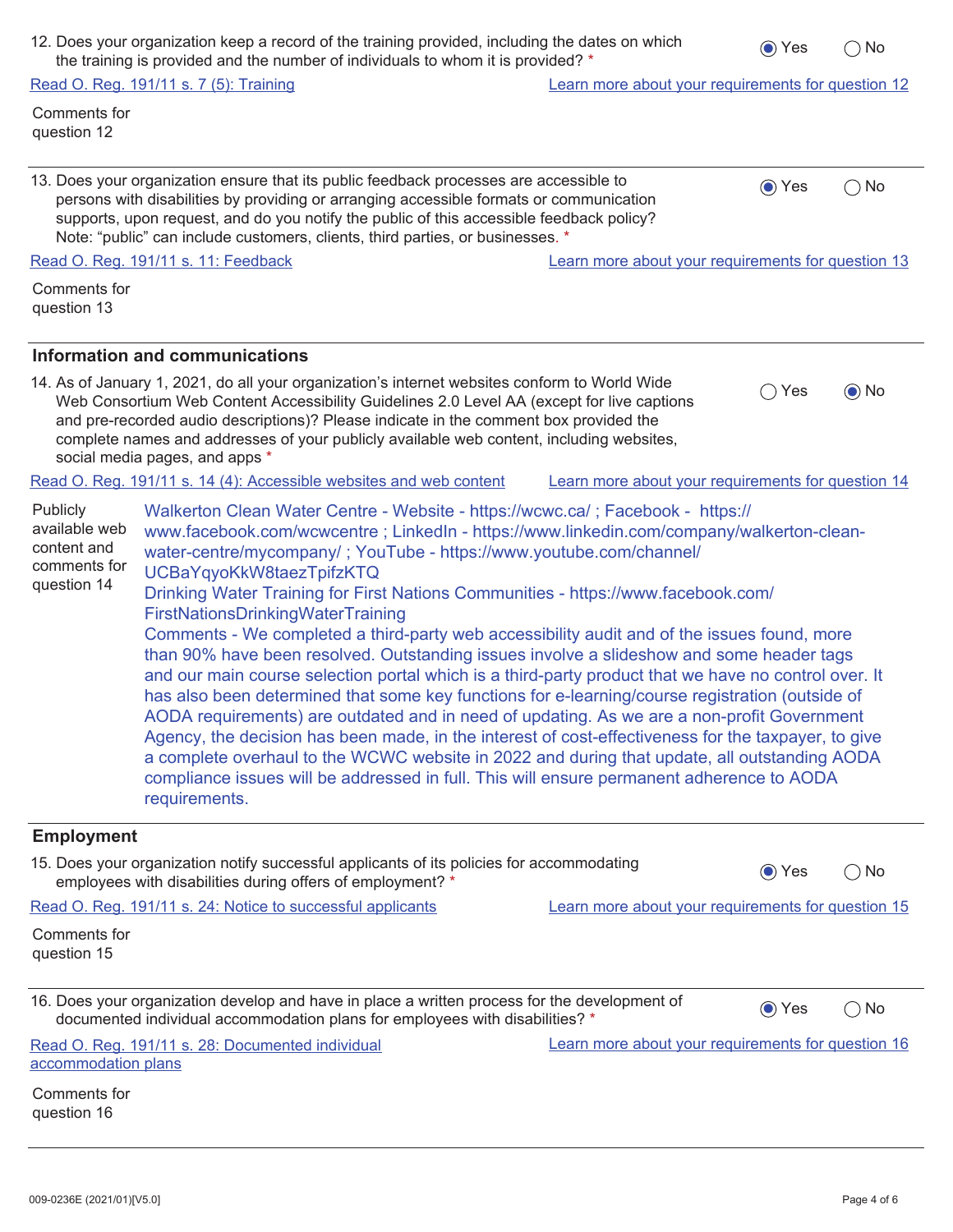| <b>Transportation</b>                                                                                                                                                                                                                                                                                                                                                                                                        |                                                      |                      |                     |
|------------------------------------------------------------------------------------------------------------------------------------------------------------------------------------------------------------------------------------------------------------------------------------------------------------------------------------------------------------------------------------------------------------------------------|------------------------------------------------------|----------------------|---------------------|
| 17. Does your organization provide transportation services? *<br>(If Yes, you will be required to answer an additional question.)                                                                                                                                                                                                                                                                                            |                                                      | Yes<br>$\rightarrow$ | $\odot$ No          |
| Read O. Reg. 191/11 Part IV: Transportation standards                                                                                                                                                                                                                                                                                                                                                                        | Learn more about your requirements for question 17   |                      |                     |
| 17.a. Does your organization conduct employee and volunteer accessibility training on the<br>safe use of accessibility equipment and features of your transportation vehicles? *                                                                                                                                                                                                                                             |                                                      | Yes                  | $\bigcap$ No        |
| Read O. Reg. 191/11 s. 36: Accessibility training                                                                                                                                                                                                                                                                                                                                                                            | Learn more about your requirements for question 17.a |                      |                     |
| Comments for<br>question 17.a                                                                                                                                                                                                                                                                                                                                                                                                |                                                      |                      |                     |
| Design of public spaces                                                                                                                                                                                                                                                                                                                                                                                                      |                                                      |                      |                     |
| 18. Since your organization last reported on its accessibility compliance, has your organization<br>constructed new or redeveloped existing off-street parking facilities that it intends to<br>maintain? *<br>(If Yes, you will be required to answer an additional question.)                                                                                                                                              |                                                      | Yes<br>$\rightarrow$ | $\odot$ No          |
| Read O. Reg. 191/11 Part IV.1: Design of public spaces standards                                                                                                                                                                                                                                                                                                                                                             | Learn more about your requirements for question 18   |                      |                     |
| 18.a. When constructing new or redeveloping off-street parking facilities that your<br>organization intends to maintain, does it ensure that the off-street parking facilities meet<br>the accessibility requirements as outlined in the Design of Public Spaces standards? *                                                                                                                                                |                                                      | Yes                  | ) No                |
| Read O. Reg. 80.32-37: Accessible parking                                                                                                                                                                                                                                                                                                                                                                                    | Learn more about your requirements for question 18.a |                      |                     |
| Comments for<br>question 18.a                                                                                                                                                                                                                                                                                                                                                                                                |                                                      |                      |                     |
| 19. Since your organization last reported on accessibility compliance, has your organization<br>constructed new or redeveloped existing outdoor play spaces that it intends to maintain? *<br>(If Yes, you will be required to answer an additional question.)                                                                                                                                                               |                                                      | Yes                  | $\odot$ No          |
| Read O. Reg. 191/11 Part IV.1: Design of public spaces standards                                                                                                                                                                                                                                                                                                                                                             | Learn more about your requirements for question 19   |                      |                     |
| 19.a. When constructing new or redeveloping existing outdoor play spaces, did your<br>organization consult with the public and persons with disabilities on the needs of<br>children and caregivers, and if you represent a municipality did your organization<br>consult with the municipal advisory committee where one was established as outlined<br>in s. 80.19 of the Integrated Accessibility Standards Regulation? * |                                                      | Yes<br>$\rightarrow$ | No<br>$\rightarrow$ |
| Read O. Reg. 191/11 s. 80.19: Outdoor play spaces                                                                                                                                                                                                                                                                                                                                                                            | Learn more about your requirements for question 19.a |                      |                     |
| Comments for<br>question 19.a                                                                                                                                                                                                                                                                                                                                                                                                |                                                      |                      |                     |
| 20. Does your organization's multi-year accessibility plan include procedures for preventative<br>and emergency maintenance of the accessible elements in public spaces, and for dealing<br>with temporary disruptions when accessible elements required under the Integrated<br>Accessibility Standards Regulations Part IV are not in working order? *                                                                     |                                                      | ⊙ Yes                | $\bigcirc$ No       |
| Read O. Reg. 191/11 s. 80.44: Maintenance of accessible elements                                                                                                                                                                                                                                                                                                                                                             | Learn more about your requirements for question 20   |                      |                     |
| Comments for                                                                                                                                                                                                                                                                                                                                                                                                                 |                                                      |                      |                     |

question 20